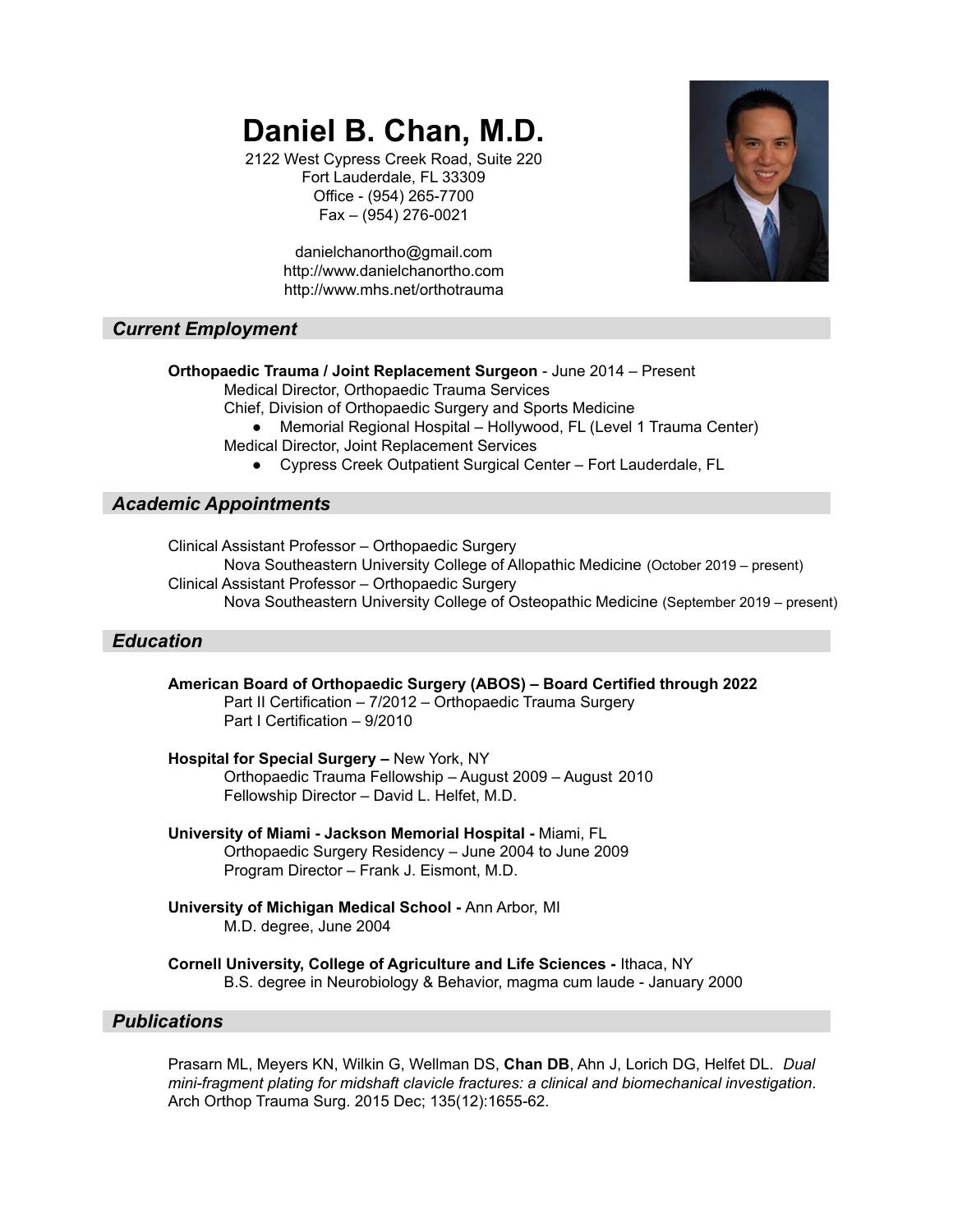**Chan DB**, Kloen P, Helfet DL. (2012). Open Reduction and Internal Fixation of Clavicular Fractures and Nonunions. In E. Craig (Ed.), *Master Techniques in Orthopaedic Surgery: The Shoulder* (pp. 439-454). Philadelphia: Lippincott Williams & Wilkins.

Aarons CE, Iobst C, **Chan DB**, Landy DC. *Repair of supracondylar humerus fractures in children: does pin spread matter?* J Pediatr Orthop B 2012 Nov; 21(6):499-504.

**Chan DB**, Temple HT, Latta LL, Mahure S, Dennis J, Kaplan LD. *A Biomechanical Comparison of Fan-Folded, Single-Looped Fascia Lata with Other Graft Tissues as a Suitable Substitute for ACL Reconstruction.* Arthroscopy 2010; 26(12):1641-1647

Lorich DG, Jeffcoat DM, Macintyre NR, **Chan DB**, Helfet DL. *The 2010 Haiti Earthquake: Lessons Learned?* Tech Hand Up Extrem Surg 2010; 14(2):64-8

MacIntyre NR, Jeffcoat DM, **Chan DB**, Lorich DG, Helfet DL. *The Experiences of a Surgical Response Team in Haiti*. Am J Orthop 2010; 39(4):172-201

**Chan DB**, Jeffcoat DM, Lorich DG, Helfet DL. *Nonunions Around the Knee Joint*. International Orthopaedics 2010; 34(2):271-81

Wojtys EM, **Chan DB**. *Meniscus Structure and Function*. AAOS Instructional Course Lectures 2005; 54:323-30 (Review article)

#### *Recent Presentations*

Memorial Regional Hospital Multidisciplinary Trauma Grand Rounds – **Management of Unstable Pelvic Ring Injuries** – August 21<sup>st</sup>, 2019

Hollywood Fire Rescue Grand Rounds - Outreach and Education Lecture – **Pre-Hospital Management of the Orthopaedic Trauma Patient – September 26<sup>th</sup>, 2017** 

Florida Orthopaedic Society Annual Meeting – **Chair and Moderator for Trauma Breakout Sessions** – May 19, 2017

Memorial Regional Hospital Multidisciplinary Trauma Grand Rounds – **Initial Evaluation and Management of Pelvic Ring Injuries** – April 19 th , 2017

Florida Orthopaedic Society Annual Meeting – **Trauma Breakout Session – Tips and Tricks for Complex Proximal Femur Fractures** – May 21, 2016

Memorial Regional Hospital Physician Lecture Series – **Minimally Invasive Anterior Hip Replacement Surgery** – April 26, 2016

Memorial Healthcare System Leadership Development Institute Conference – **Minimally Invasive Anterior Hip Replacement Surgery at MHS – Implementation and Early Results** – February 19, 2016

Hollywood Fire Rescue Grand Rounds - Outreach and Education Lecture – **Initial Evaluation and Treatment of Common Orthopaedic Injuries** – December 28, 2015

Memorial Regional Hospital Multidisciplinary Trauma Grand Rounds – **Initial Evaluation and Management of Pelvic Ring Injuries** – August 19, 2015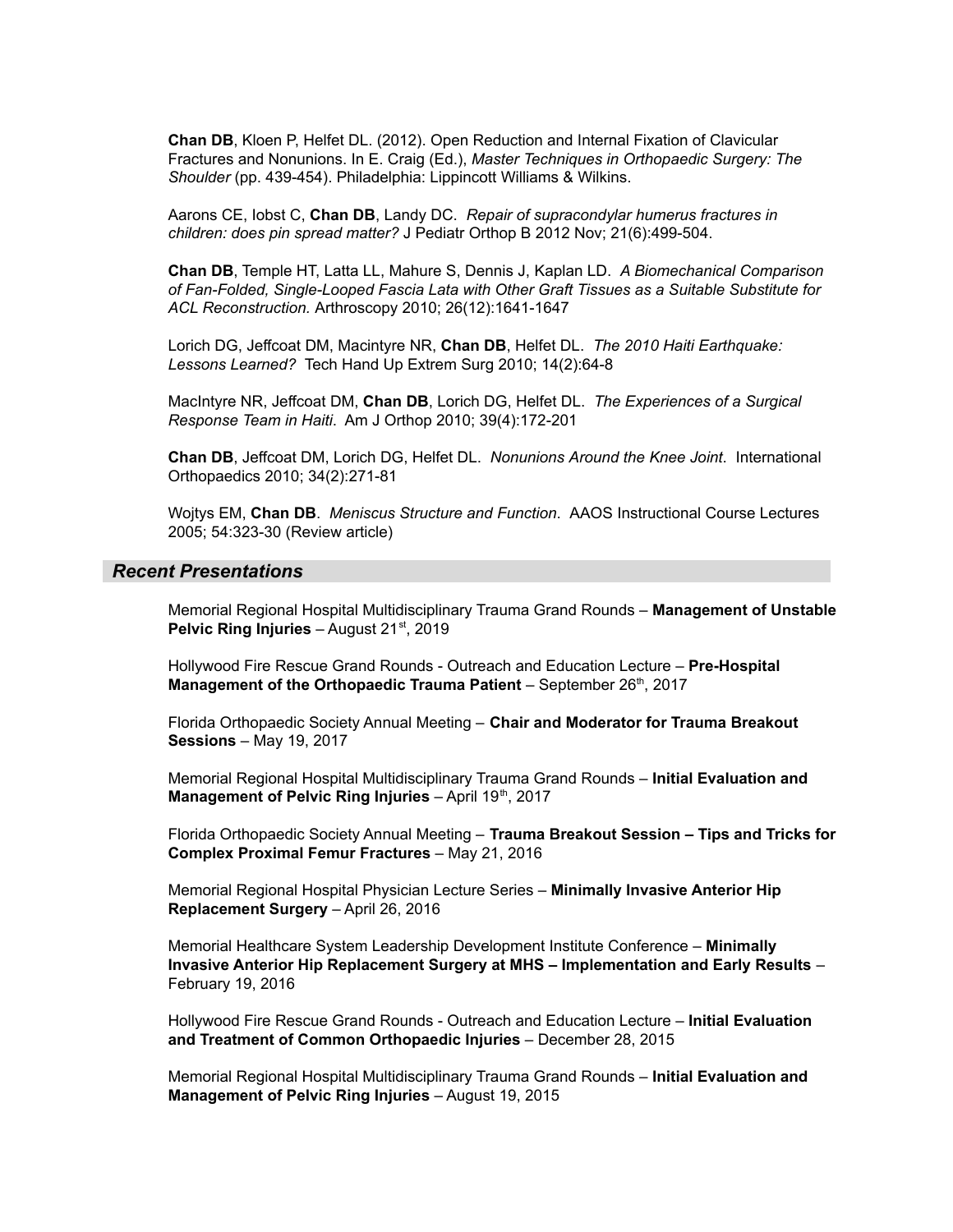Florida Association of Physician Assistants' Summer Symposium – **Initial Evaluation of the Orthopaedic Polytrauma Patient and Orthopaedic Emergencies** – August 14, 2015

Greater Broward EMS Directors Association Webinar – **Pre-Hospital Evaluation and Management of Orthopaedic Trauma** – September 3, 2014

Memorial Regional Hospital Multidisciplinary Trauma Grand Rounds – **Initial Evaluation of the Orthopaedic Polytrauma Patient and Orthopaedic Emergencies** – August 20, 2014

American Associates of Critical Care Nurses Spring Seminar – **Emergent Management of Pelvic Fractures** – April 26, 2014

Miami Arts Charter School – **Trauma Awareness Program** – discussed with middle / high school students the role of orthopaedic trauma surgeons in healthcare system – September 30, 2013

Broward Health Medical Center Trauma Grand Rounds – **Initial Evaluation and Management of the Orthopaedic Polytrauma Patient –** September 9, 2013

Memorial Regional Hospital Physician Lecture Series – **Osteoporosis and Fragility Fractures – A Silent Epidemic?** – August 13, 2013

Florida Association of Physician Assistants' Summer Symposium – **Initial Evaluation and Management of the Orthopaedic Polytrauma Patient** – August 8, 2013

Memorial Regional Hospital 7<sup>th</sup> Critical Care Symposium – **Emergent Management of Pelvic Fractures** – July 19, 2013

Broward Health Medical Center Trauma Grand Rounds – **Emergent Management of Pelvic Fractures** – March 18, 2013

Memorial Regional Hospital Multidisciplinary Trauma Grand Rounds – **Emergent Management of Pelvic Fractures** – May 17, 2011

AAOS Annual Meeting – Podium Presentation – **The Biomechanical Properties of Fan-Folded Fascia Lata as an Alternative ACL Allograft** – March 12, 2010

University of Miami Orthopaedic Surgery Grand Rounds – **Allograft ACL Reconstruction – Current Concepts and Evaluation of Fan-Folded Fascia Lata** – May 14, 2009

University of Miami Orthopaedic Surgery Grand Rounds – **Pediatric Supracondylar Distal Humerus Fractures – The Miami Children's Hospital Experience** – May 28, 2008

# *Activities*

#### **AO Basic Principles of Fracture Management – Lecturer / Lab Instructor**

Selected to give lectures to orthopaedic surgery residents and serve as lab instructor for fracture surgery techniques and implant use

- October 2012 (St. Louis, MO)
- September 2016 (Orlando, FL)
- October 2016 (Vancouver, BC)
- March 2018 (Kansas City, MO)
- October 2019 (Minneapolis, MN)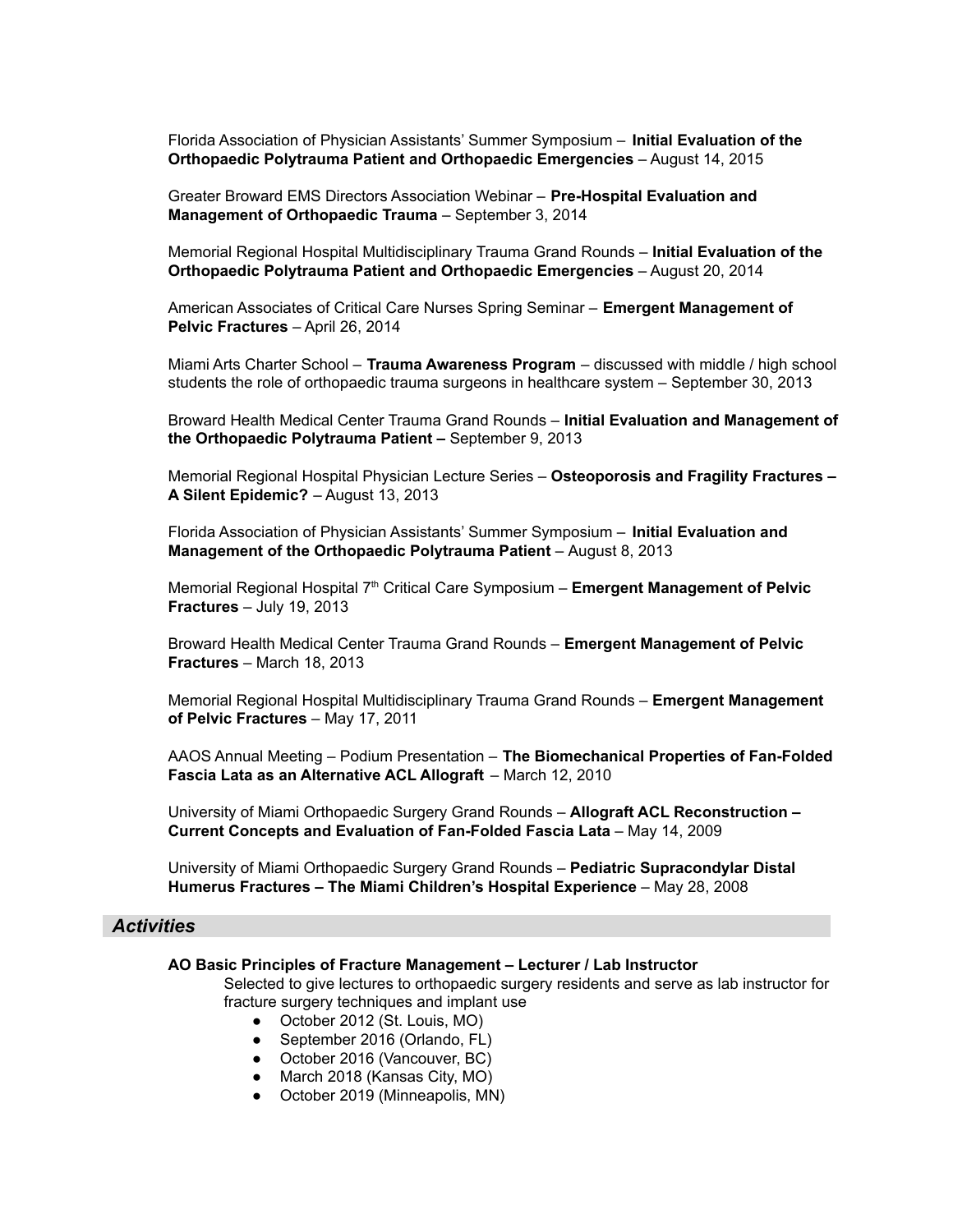● February 2020 (Phoenix, AZ)

## **AO Advanced Principles of Fracture Management – Lecturer / Lab Instructor**

Selected to give lectures to orthopaedic surgery residents and fellows about advanced fracture fixation techniques; moderate practical lab exercises and discussion groups

- March 2016 (New Orleans, LA)
- March 2017 (Kansas City, MO)

#### **Journal of the American Academy of Orthopaedic Surgery – Reviewer**

Review articles pertaining to orthopaedic trauma submitted to journal for publication

● February 2014 - present

#### **OTA Resident Fracture Course – Lecturer and Lab Instructor**

Selected to instruct orthopaedic surgery residents on fracture fixation techniques

- October 2015 (San Diego, CA OTA Annual Meeting)
- October 2014 (Tampa, FL OTA Annual Meeting)
- October 2013 (Phoenix, AZ OTA Annual Meeting)

#### **OTA Resident Fracture Course / ARNP & PA Fracture Course – Lab Instructor**

Selected to instruct orthopaedic surgery residents and allied health professionals on fracture surgery techniques and use of instrumentation

● October 2012 (Minneapolis, MN – OTA Annual Meeting)

#### **Chief Administrative Resident / Residency Education Representative**

Selected by peers to serve on ACGME educational committee, conduct interviews for incoming orthopaedic residency applicants, and handle resident administrative issues

 $\bullet$  July 2007 – June 2009 (Miami, FL)

#### **AO Operating Room Personnel Course – Table Instructor / Lecturer**

Selected to give lectures on use of AO instruments and implants to operating room nurses / technicians, served as table instructor for hands-on various labs

- June 2011 (Fort Lauderdale, FL)
- August 2008 (West Palm Beach, FL)

## *Professional Memberships*

**American Academy of Orthopaedic Surgeons** – Active fellow since 2014 **American Association of Hip and Knee Surgeons** – Active fellow since 2016 **AO North America** – Teaching Faculty **Orthopaedic Trauma Association** – Active Member **Florida Orthopaedic Society** – Active Member, Annual Meeting Program Committee

## *Past Employment*

**Orthopaedic Trauma Surgeon** – August 2010 – May 2014 Orthopaedic Associates of South Broward – Hollywood, FL

- Memorial Regional Hospital Hollywood, FL
	- o Vice Chief of Department of Orthopaedic Surgery (2013)
	- o Chief of Department of Orthopaedic Surgery (2013-2015)
- Broward Health Medical Center Fort Lauderdale, FL

#### **Miami Dade High School System – Hialeah-Miami Lakes High School**